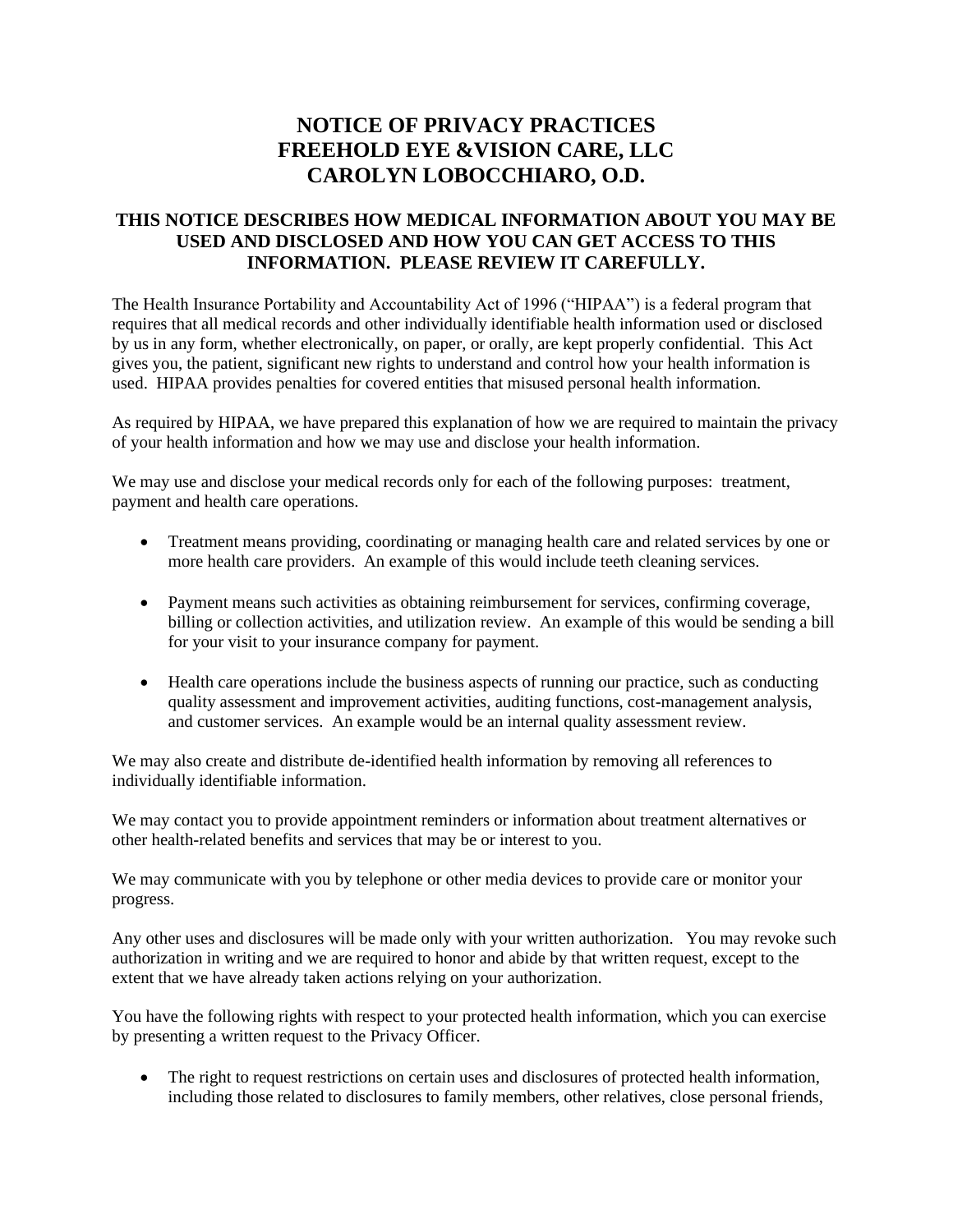or any other person identified by you. We are, however, not required to agree to a requested restriction. If we do agree to a restriction, we must abide by it unless you agree in writing to remove it.

- The right to reasonable requests to receive confidential communications of protected health information from us by alternative means or at alternative locations.
- The right to inspect and copy your protected health information.
- The right to receive an accounting of disclosures of protected health information.
- The right to obtain and we have the obligation to provide to you a paper copy of this notice form us at your first service delivery date.
- The right to provide and we're obligated to receive a written acknowledgement that you have received a copy of our Notice of Privacy Practices.

We are required by law to maintain the privacy of your protected health information and to provide you with notice of our legal duties and privacy practices with respect to protected health information.

This notice is effective as of April 15, 2010 and we are required to abide by the terms of the Notice of privacy Practices currently in effect. We resolve the right to change the terms of our Notice of Privacy practices and to make the new notice provisions effective for all protected health information that we maintain. We will post and you may request a written copy of a revised Notice of Privacy Practices from this office.

You have recourse if you feel that your privacy protections have been violated. Yu have the right to file a formal, written complaint with us at the address below, or with the Department of Health and Human Services, Office of civil Rights, about violations of the provisions of this notice or the policies and procedures of our office. We will not retaliate against you for filing a complaint.

Please contact us for more information: For more information about HIPAA

Freehold Eye & Vision Care, LLC<br>
555 Iron Bridge Road, Suite #16<br>
200 Independence Avenue, S.W. 555 Iron Bridge Road, Suite  $#16$ Freehold, NJ 07728 Washington, DC 20201 (732) 677 2710 (202) 619 0257

or to file a complaint:

Carolyn LoBocchiaro – Privacy Officer The U.S. Department of Health & Human Services Toll Free: 1 877 696 6775